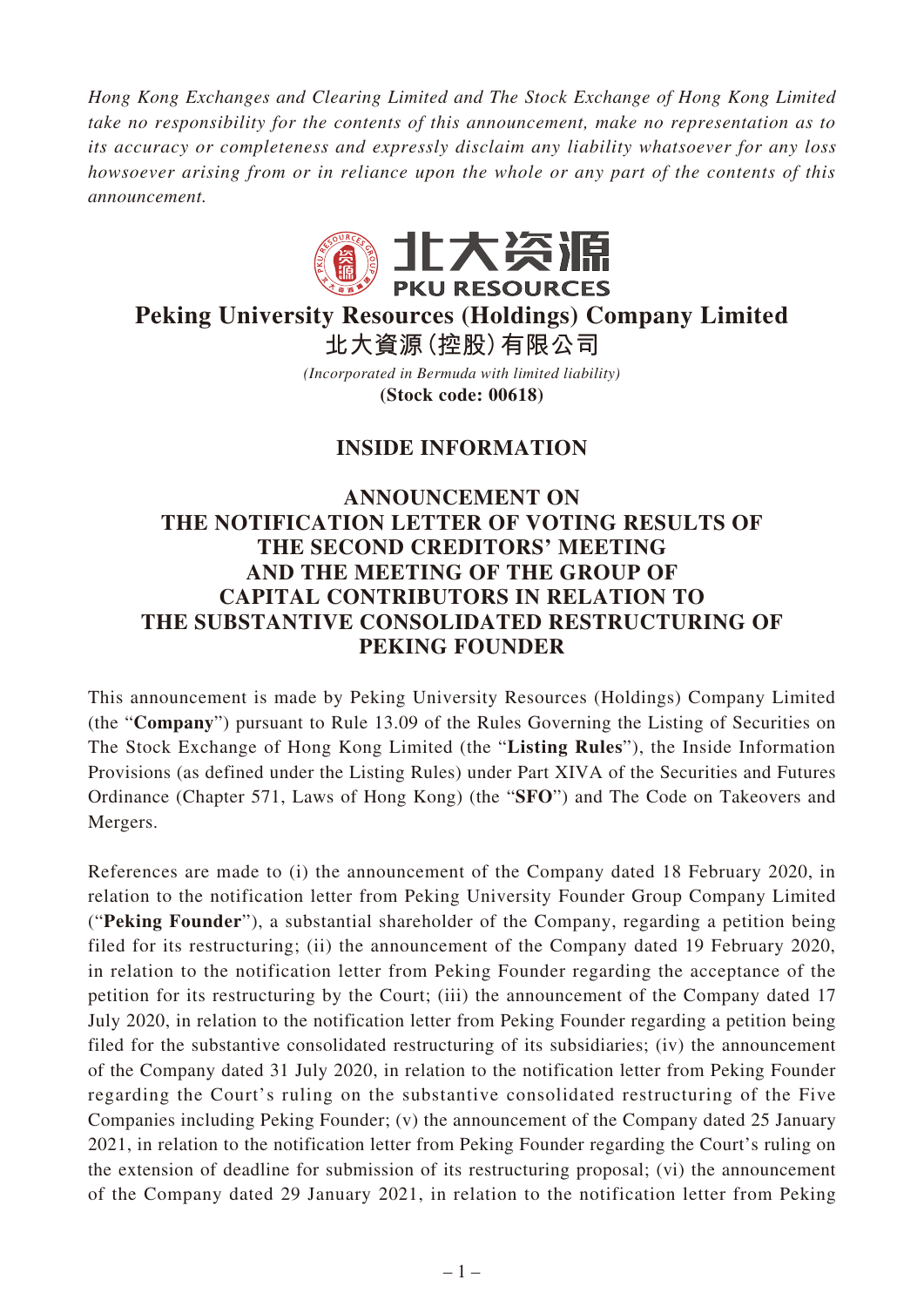Founder regarding its determination of restructuring investors of Peking Founder; and (vii) the announcement of the Company dated 3 May 2021, in relation to the notification letter from Peking Founder regarding its potential change of control. Unless otherwise stated, capitalized terms used herein shall have the same meaning as defined in such announcements.

On 28 May 2021, the Company received the "Notification Letter of Voting Results of the Second Creditors Meeting and the Meeting of the Group of Capital Contributors in relation to the Substantive Consolidated Restructuring of Founder Group" (《關於方正集團實質合併重 整第二次債權人會議暨出資人組會議表決結果的告知函》) from the administrator of Peking University Founder Group Company Limited, stating that the second creditors' meeting and the meeting of the group of capital contributors in relation to the substantive consolidated restructuring of the Five Companies including Peking Founder, was held at 9:30 a.m. on 28 May 2021 through the Information Website of the Bankruptcy and Restructuring of National Enterprises Cases (全國企業破產重整案件資訊網) (https://pccz.court.gov.cn), and the "Restructuring Proposal of the the Five Companies including Peking University Founder Group Company Limited (Draft)" (《北大方正集團有限公司等五家公司重整計劃(草 案)》) (the "**Restructuring Proposal (Draft)**") was voted on by means of offline voting (in writing) and online polling. As the Restructuring Proposal (Draft) involves the adjustment of the interests and benefits of the capital contributors, a poll by the group of capital contributors was established to vote on the matter.

At the meeting, the Restructuring Proposal (Draft) was voted on separately by three separate groups, namely the group of secured creditors, the group of ordinary creditors and the group of capital contributors, and each group voted to approve the Restructuring Proposal (Draft). Pursuant to the relevant provisions of the Enterprise Bankruptcy Law of the People's Republic of China, the administrator will apply to the Beijing No. 1 Intermediate People's Court for approval of the Restructuring Proposal (Draft) in accordance with the law.

The Company will continue to closely follow the subsequent development and effects in relation to the matters above and comply with relevant disclosure requirements under the Listing Rules, the SFO and the Takeovers Code in a timely manner.

## **Shareholders and potential investors are advised to exercise caution when dealing in the securities of the Company.**

By Order of the Board **Peking University Resources (Holdings) Company Limited Cheung Shuen Lung** *Chairman*

Hong Kong, 31 May 2021